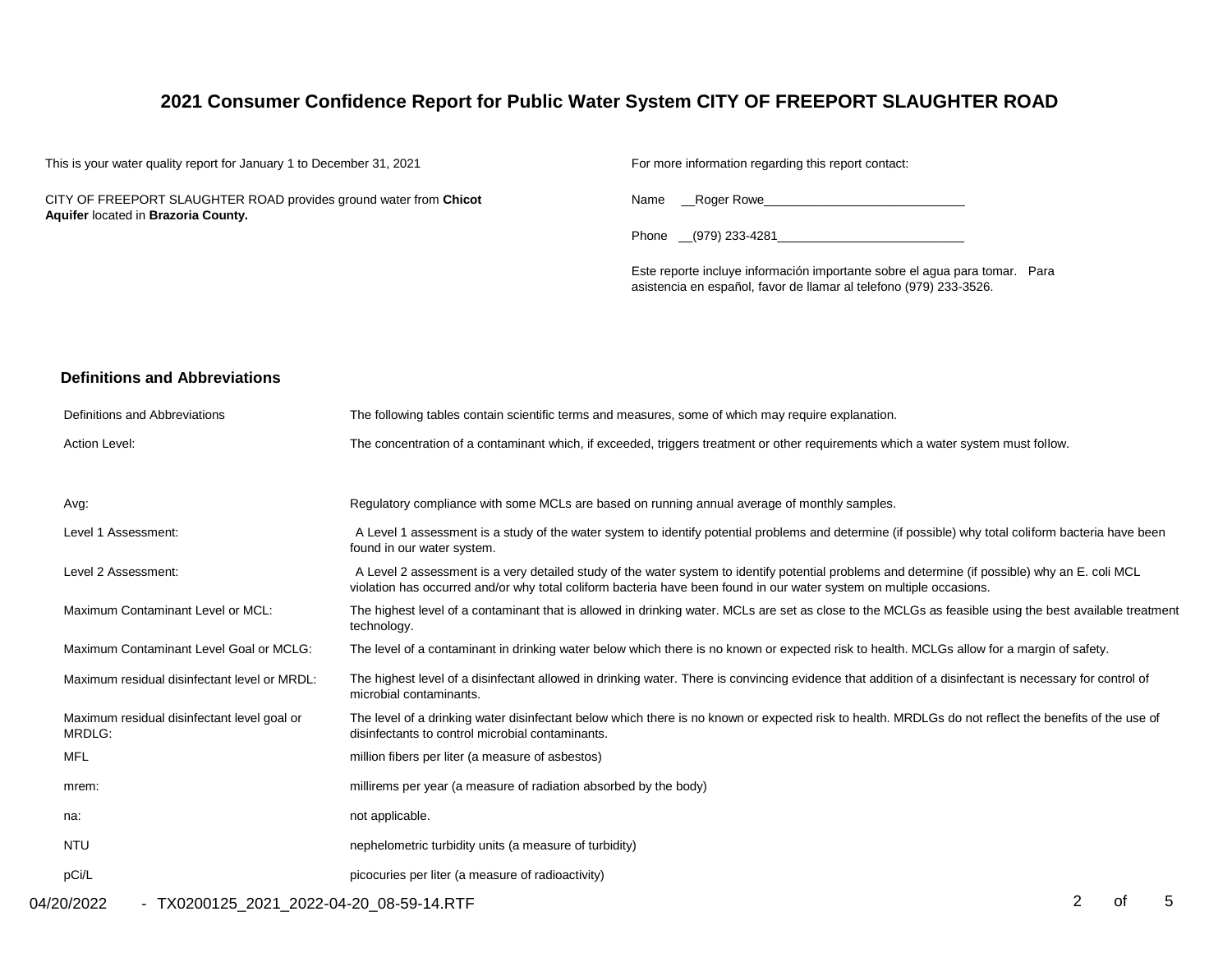### **Definitions and Abbreviations**

| ppb:                       | micrograms per liter or parts per billion                                           |
|----------------------------|-------------------------------------------------------------------------------------|
| ppm:                       | milligrams per liter or parts per million                                           |
| ppq                        | parts per quadrillion, or picograms per liter (pq/L)                                |
| ppt                        | parts per trillion, or nanograms per liter (ng/L)                                   |
| Treatment Technique or TT: | A required process intended to reduce the level of a contaminant in drinking water. |

## **Information about your Drinking Water**

The sources of drinking water (both tap water and bottled water) include rivers, lakes, streams, ponds, reservoirs, springs, and wells. As water travels over the surface of the land or through the ground, it dissolves naturally-occurring minerals and, in some cases, radioactive material, and can pick up substances resulting from the presence of animals or from human activity.

Drinking water, including bottled water, may reasonably be expected to contain at least small amounts of some contaminants. The presence of contaminants does not necessarily indicate that water poses a health risk. More information about contaminants and potential health effects can be obtained by calling the EPAs Safe Drinking Water Hotline at (800) 426-4791.

Contaminants that may be present in source water include:

- Microbial contaminants, such as viruses and bacteria, which may come from sewage treatment plants, septic systems, agricultural livestock operations, and wildlife.

- Inorganic contaminants, such as salts and metals, which can be naturally-occurring or result from urban storm water runoff, industrial or domestic wastewater discharges, oil and gas production, mining, or farming.

Pesticides and herbicides, which may come from a variety of sources such as agriculture, urban storm water runoff, and residential uses.

- Organic chemical contaminants, including synthetic and volatile organic chemicals, which are by-products of industrial processes and petroleum production, and can also come from gas stations, urban storm water runoff, and septic systems.

Radioactive contaminants, which can be naturally-occurring or be the result of oil and gas production and mining activities.

In order to ensure that tap water is safe to drink, EPA prescribes regulations which limit the amount of certain contaminants in water provided by public water systems. FDA regulations establish limits for contaminants in bottled water which must provide the same protection for public health.

Contaminants may be found in drinking water that may cause taste, color, or odor problems. These types of problems are not necessarily causes for health concerns. For more information on taste, odor, or color of drinking water, please contact the system's business office.

You may be more vulnerable than the general population to certain microbial contaminants, such as Cryptosporidium, in drinking water. Infants, some elderly, or immunocompromised persons such as those undergoing chemotherapy for cancer; persons who have undergone organ transplants; those who are undergoing treatment with steroids; and people with HIV/AIDS or other immune system disorders, can be particularly at risk from infections. You should seek advice about drinking water from your physician or health care providers. Additional guidelines on appropriate means to lessen the risk of infection by Cryptosporidium are available from the Safe Drinking Water Hotline (800-426-4791).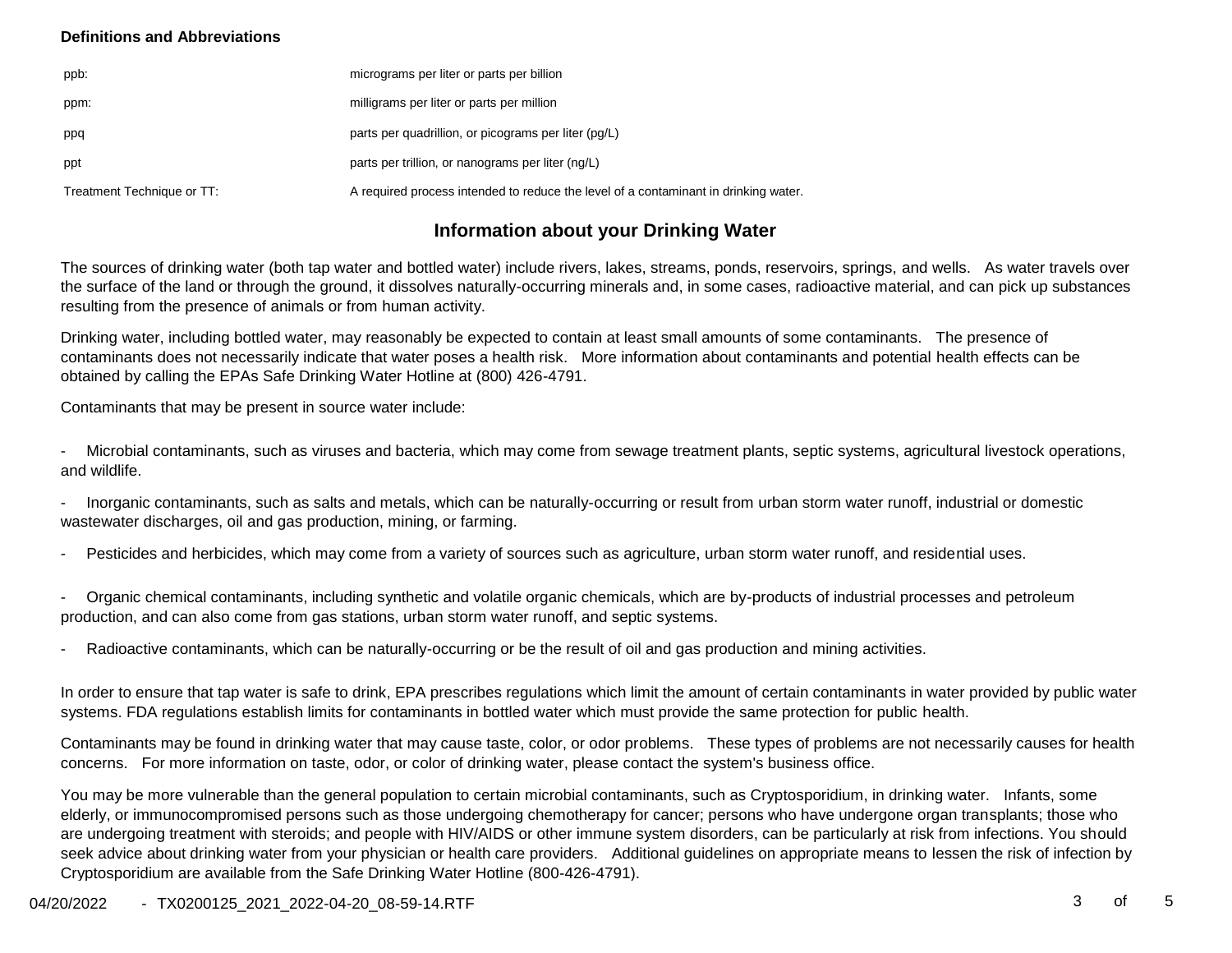If present, elevated levels of lead can cause serious health problems, especially for pregnant women and young children. Lead in drinking water is primarily from materials and components associated with service lines and home plumbing. We are responsible for providing high quality drinking water, but we cannot control the variety of materials used in plumbing components. When your water has been sitting for several hours, you can minimize the potential for lead exposure by flushing your tap for 30 seconds to 2 minutes before using water for drinking or cooking. If you are concerned about lead in your water, you may wish to have your water tested. Information on lead in drinking water, testing methods, and steps you can take to minimize exposure is available from the Safe Drinking Water Hotline or at http://www.epa.gov/safewater/lead.

#### **Information about Source Water**

TCEQ completed an assessment of your source water, and results indicate that some of our sources are susceptible to certain contaminants. The sampling requirements for your water system is based on this susceptibility and previous sample data. Any detections of these contaminants will be found in this Consumer Confidence Report. For more information on source water assessments and protection efforts at our system contact **Roger Rowe at (979) 233-4281.**

| <b>Lead and Copper</b> | Date Sampled | <b>MCLG</b> | Action Level (AL)   90th Percentile   # Sites Over AL |        | <b>Units</b> | <b>Violation</b> | <b>Likely Source of Contamination</b>                                                                         |
|------------------------|--------------|-------------|-------------------------------------------------------|--------|--------------|------------------|---------------------------------------------------------------------------------------------------------------|
|                        |              |             |                                                       |        |              |                  |                                                                                                               |
| Copper                 | 2021         | 1.3         | 1.3                                                   | 0.0673 | ppm          | N                | Erosion of natural deposits; Leaching from<br>wood preservatives; Corrosion of household<br>plumbing systems. |
| Lead                   | 2021         |             | 15                                                    | 0.871  | ppb          | N                | Corrosion of household plumbing systems;<br>Erosion of natural deposits.                                      |

# **2021 Water Quality Test Results**

| <b>Disinfection By-Products</b> | <b>Collection Date</b> | <b>Highest Level</b><br><b>Detected</b> | <b>Range of</b><br>Individual Samples | <b>MCLG</b>              | <b>MCL</b> | <b>Units</b> | Violation | Likely Source of Contamination             |
|---------------------------------|------------------------|-----------------------------------------|---------------------------------------|--------------------------|------------|--------------|-----------|--------------------------------------------|
| Haloacetic Acids (HAA5)         | 2021                   | 13                                      | $7.5 - 16.7$                          | No goal for the<br>total | 60         | ppb          |           | By-product of drinking water disinfection. |

\*The value in the Highest Level or Average Detected column is the highest average of all HAA5 sample results collected at a location over a year